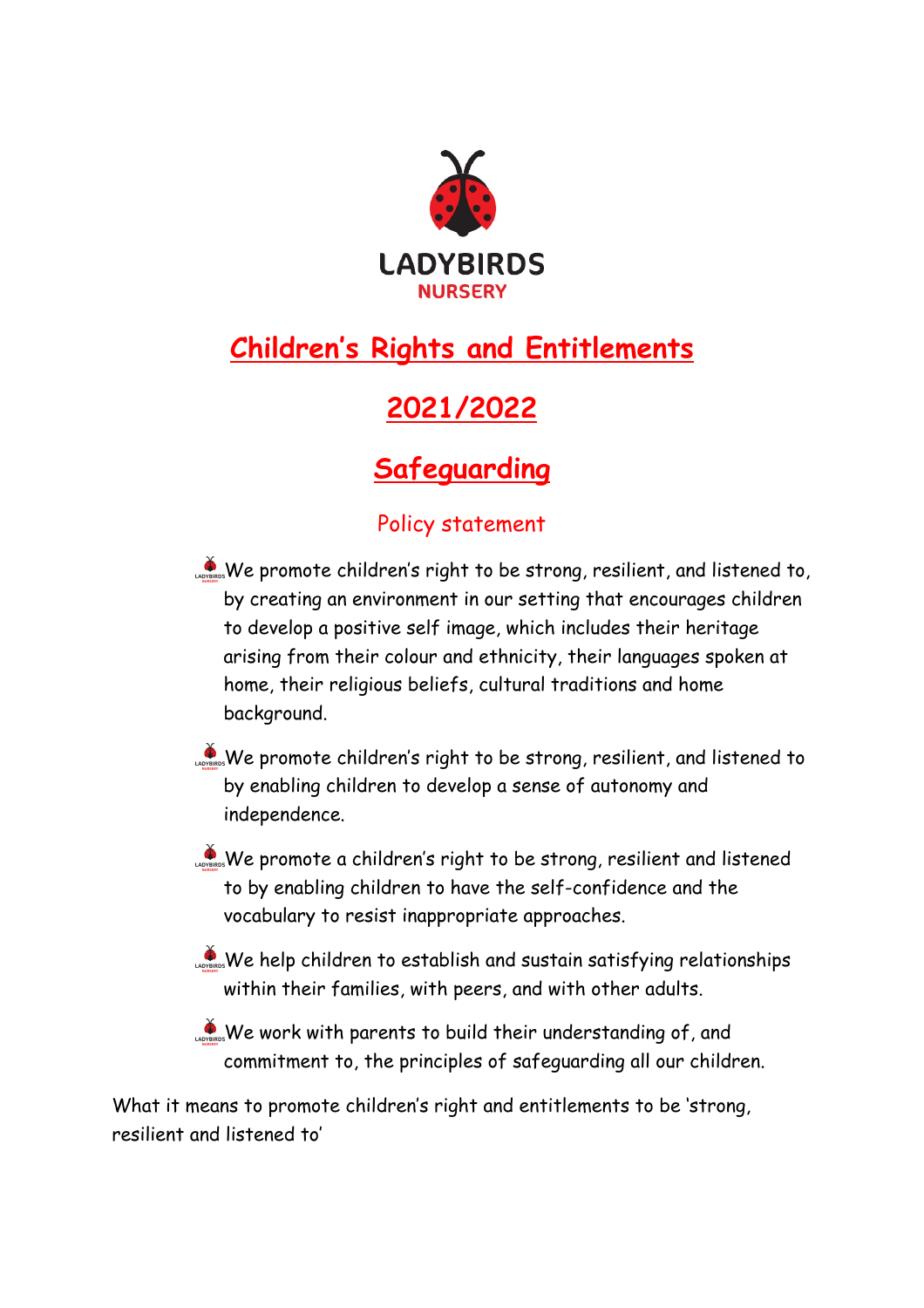#### To be strong means to be;

**Secure** their foremost attachment relationships where they are loved and cared for, by at least one person who is able to offer consistent, positive and unconditional regard and who can be relied on;

**Safe and valued** as individuals in their families and in relationships beyond family such as day care or school.

**Self assured** and form a positive sense of themselves - including all aspects of their identity and heritage;

- Included equally and belong in early years settings and in community life
- Confident in abilities and proud of their achievements
- **Progressing optimally in all aspects of their development and** learning
- **To be part of a peer group in which to learn to negotiate, develop** social skills and identity as global citizens, respecting the rights of others in a diverse world; and
- **CONSISTS DEPARTICIPATE And be able to represent themselves in aspects of** service delivery that affects them as well as aspects of key decisions that affect their lives.

#### To be resilient means to

- Be sure of their self worth and dignity
- Be able to be assertive and state their needs effectively
- Be able to overcome difficulties and problems
- **Be positive in their outlook on life**
- Be able to cope with challenge and change
- **A** Have a sense of justice towards self and others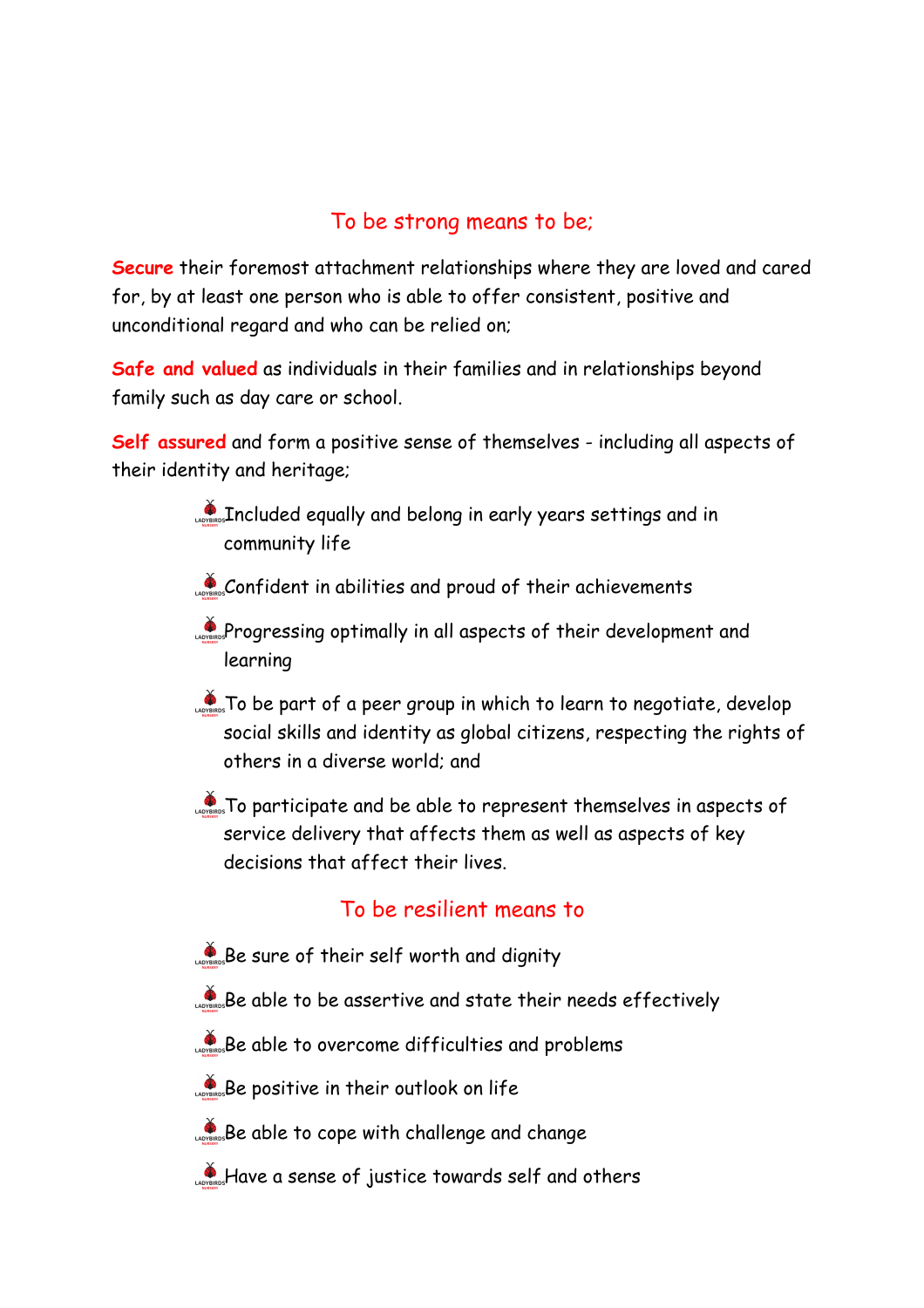To be able to represent themselves and others in key decision making processes

#### To be listened to means

- Adults who are close to children recognise their need and right to express and communicate their thoughts and feelings
- Adults who are close to children are able to tune in to their verbal, sign and body language in order to understand and interpret what is being expressed and communicated
- $\clubsuit$  Adults who are close to children are able to respond appropriately and, when required act upon their understanding of what children express and communicate
- Adults respect children's rights and facilitate children's participation and representation in imaginative and child centred ways in all aspects of core services.

We take regard to the Safeguarding policy for Children's rights, and being listened to when we are helping children through disclosures.

Date Issued January 2016 Date to be Reviewed January 2017 Date Reviewed May 2017 Date to be Reviewed May 2018 Date Reviewed May 2018 Date to be Reviewed May 2019 Date Reviewed April 2019 Date to be Reviewed April 2020